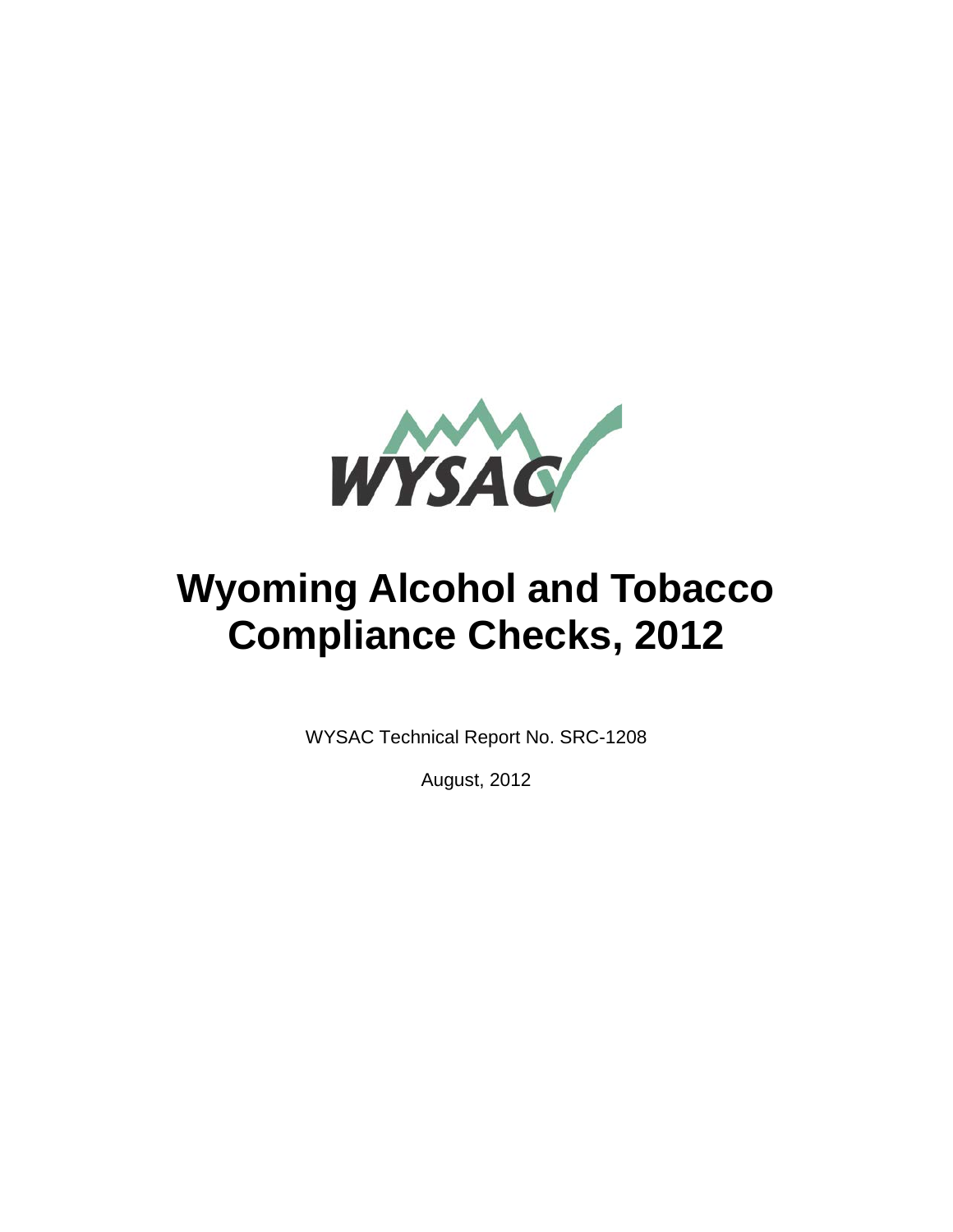# **Wyoming Alcohol and Tobacco Compliance Checks, 2012**

By

W. Trent Holder, Assistant Research Scientist

With the assistance of Jenna McConnell, Research Aide

#### **Wyoming Survey & Analysis Center**

University of Wyoming 1000 E. University Ave, Dept. 3925 Laramie, WY 82071 (307) 766-2189 • wysac@uwyo.edu http://wysac.uwyo.edu

Citation for this document: WYSAC (2012) *Wyoming Alcohol and Tobacco Compliance Checks, 2012,* by Holder, W. T. (WYSAC Technical Report No. SRC-1208). Laramie, WY: Wyoming Survey & Analysis Center, University of Wyoming.

Short reference: WYSAC (2012), *Alcohol and Tobacco Compliance*.

© Wyoming Survey & Analysis Center, 2012.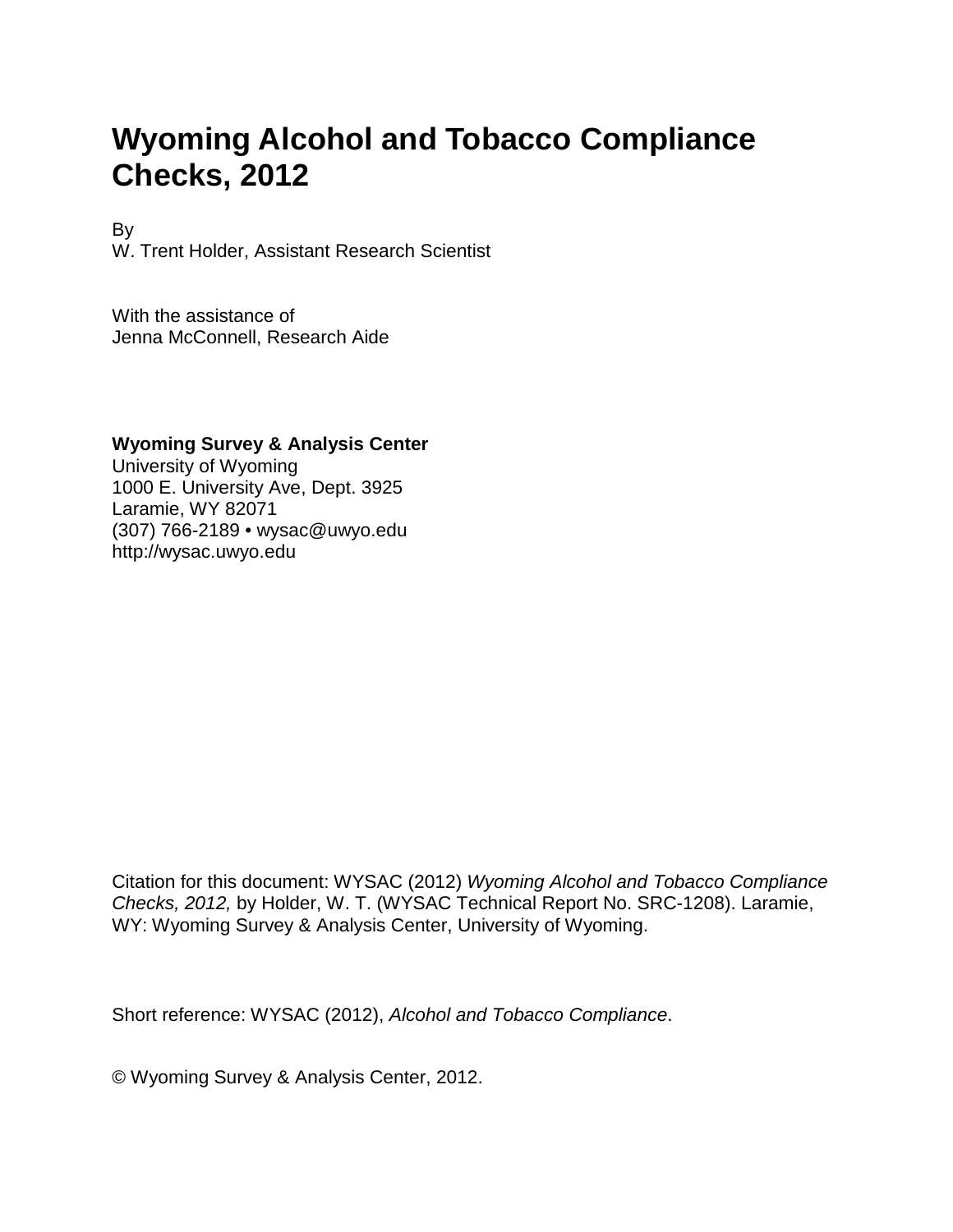# **Table of Contents**

## **List of Tables**

| Table 3.1. Alcohol Compliance Rate and Number of Violations by County (2012)         |  |
|--------------------------------------------------------------------------------------|--|
| Table 3.2. Alcohol Compliance Rate and Number of Violations by Municipality (2012)10 |  |
| Table 3.3. Summary of Alcohol Compliance Rates by Municipality (2012) 11             |  |
| Table 3.4. Tobacco Compliance Rate and Number of Violations by County (2012)14       |  |
| Table 3.5. Tobacco Compliance Rate and Number of Violations by Municipality (2012)15 |  |
| Table 3.6. Summary of Tobacco Compliance Rates by Municipality (2012) 16             |  |

# **List of Figures**

| Figure 3.3. Number of Regions Submitting Tobacco Compliance Checks (2007–2012)12 |  |
|----------------------------------------------------------------------------------|--|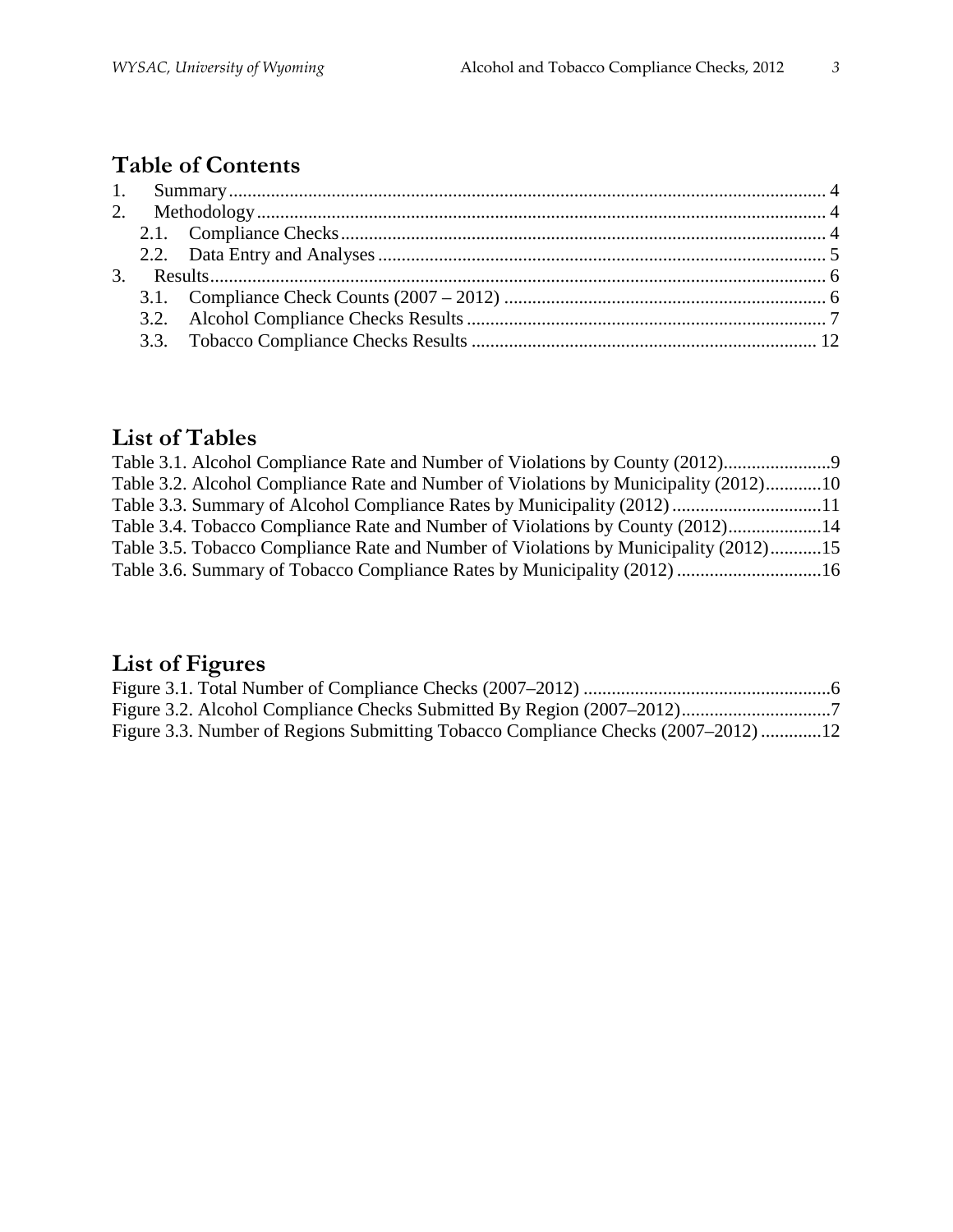# **Wyoming Alcohol and Tobacco Compliance Checks, 2012**

#### <span id="page-3-0"></span>**1. Summary**

In May, 2012 the Wyoming Association of Sheriffs and Chiefs of Police (WASCOP) engaged the Wyoming Survey & Analysis Center (WYSAC) to complete data entry, analysis, and reporting for the annual tobacco and alcohol sales compliance inspection checks performed by Wyoming police officers. This marks the sixth consecutive year that WYSAC has handled this project.

Data entry began in early June and concluded in August, 2012. After all inspection forms were entered into a database, the data were cleaned and then analyzed. The results are summarized in tables found in Section 3 of this report. A total of 1398 alcohol and 923 tobacco inspection compliance forms were received by WYSAC and entered in the database. Of those, 1346 alcohol and 911 tobacco forms were determined to be valid and subsequently included in the analyses.

The analyses show that, for all businesses where valid checks were completed, the overall compliance rate was 86.5% for alcohol sales and 92.9% for tobacco sales.

### <span id="page-3-1"></span>**2. Methodology**

### <span id="page-3-2"></span>2.1. Compliance Checks

Police officers in conjunction with an underage youth buyer attempted alcohol and tobacco purchases statewide. Checks are most often conducted at brick and mortar stores. Occasionally in the past vendors at special events (such as the Cheyenne Frontier Days) have also been checked. Aside from the type of item purchased, the protocol for completing these checks is the same for both alcohol and tobacco sales. It involves criminal compliance checks, which are "used to educate, encourage compliance and penalize non-compliance. These operations consist of prosecuting individuals for age-of-sale law violations through the court system."[1](#page-3-3)

Prior to any compliance check purchase attempt, the youth buyer is:

- Photographed,
- Searched for additional cash or alternative identification,
- Taught the state or local statute explaining the law regarding underage purchasing, and
- Instructed to stay in line of sight of accompanying officers

The item to be purchased (i.e., bottle of Bud Light, pack of Marlboro Blues) is established beforehand. During buy attempts it is preferable for two officers to accompany the youth buyer, though this is not always a viable option due to small precincts and other engagements of officers.

<span id="page-3-3"></span> <sup>1</sup> Nelson-Bragg, T. (2011). *State of Wyoming Compliance Check Manual.* Published by the Wyoming Department of Health, Behavioral Health Division and Wyoming Association of Sheriffs and Chiefs of Police.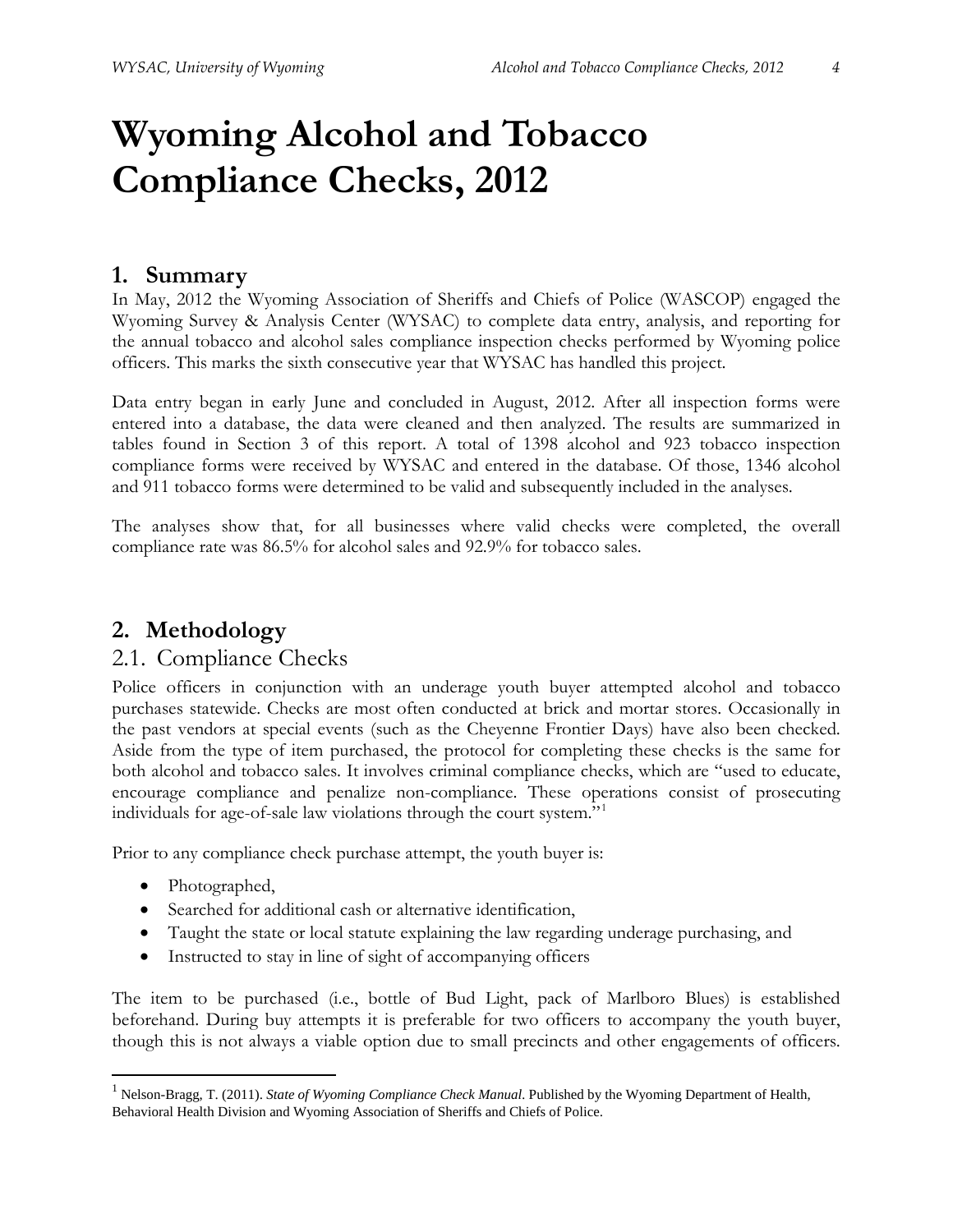Buyers carry their own personal identification, often a Wyoming driver's license, and are instructed to present it to any requesting clerks. If a purchase attempt is successful the clerk is issued a citation, or, less often, they are issued a warning.

The alcohol compliance checks included in this year's analysis were completed from July, 2011 through June, 2012 and the tobacco checks from January, 2012 through May, 2012.

## <span id="page-4-0"></span>2.2. Data Entry and Analyses

Completed inspection forms were hand-delivered to WYSAC from a designee of WASCOP. Forms were manually entered by trained WYSAC staff into two custom-built Microsoft Access Databases; one each for alcohol and tobacco checks. All officers who did not properly finish their inspection forms were contacted by telephone for clarification in an attempt to fill missing data, a process which ran from July to August, 2012.

Once data input was completed, the database was imported into SPSS 19.0 for processing, where cross-tabulations and frequency tables were generated. Finally, the databases were converted into Microsoft Excel files for electronic delivery to WASCOP.

Inspection forms indicating only a warning was issued were considered a violation of compliance for data analysis purposes, though no citations were issued. Entries which indicated an unsuccessful attempt (i.e., business closed, no longer selling alcohol/tobacco) were considered a null attempt and not included in the total valid compliance check count or data analysis. Compliance rates are calculated by dividing the number of non-infractions reported by the number of valid compliance checks performed. This rate is considered valid since all compliance forms included in the calculations had a *resolution*, thus leaving no missing data associated with them.

A minor logical assumption was made concerning incomplete and inconsistent forms. For any compliance checks that resulted in no violation, the data regarding if identification was requested, checked, and checked against a calendar were assumed to be true. For a substantial number of cases these three variables were incomplete, however given the inspection result these data were filled in as true.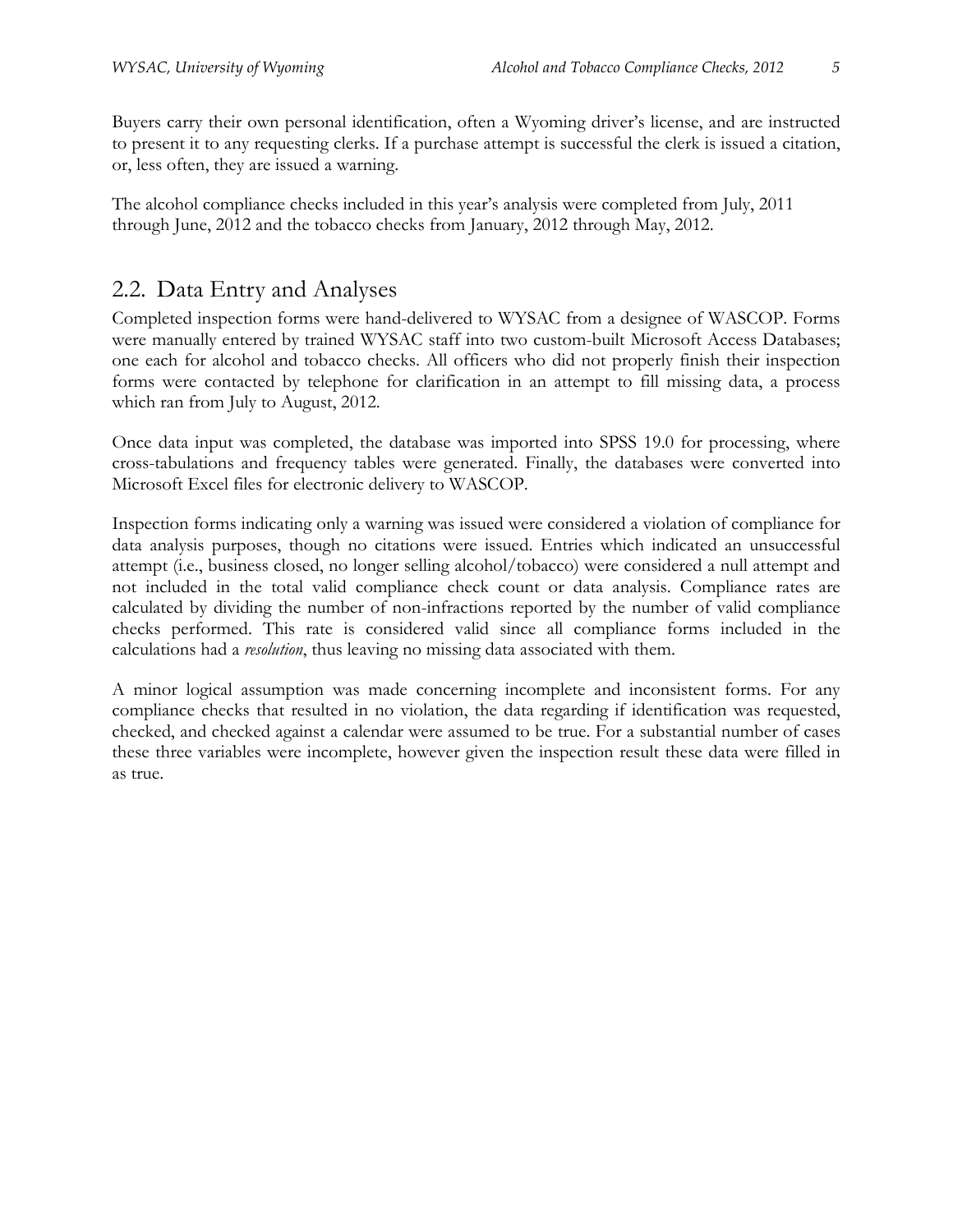## <span id="page-5-0"></span>**3. Results**

## <span id="page-5-1"></span>3.1. Compliance Check Counts (2007 – 2012)

The total number of compliance check forms submitted each year from 2007 to 2012 are shown below in Figure 3.1. These totals include forms that were not used in the calculation of compliance rates, such as for businesses that were closed. Each year the number of completed forms for compliance with alcohol sales submitted to WYSAC for data entry and analysis has been substantially higher than those for tobacco sales. In 2012, the highest ever total number (2321) of compliance check forms were submitted, nearly 300 more than in 2011.



<span id="page-5-2"></span>**Figure 3.1. Total Number of Compliance Checks (2007–2012)**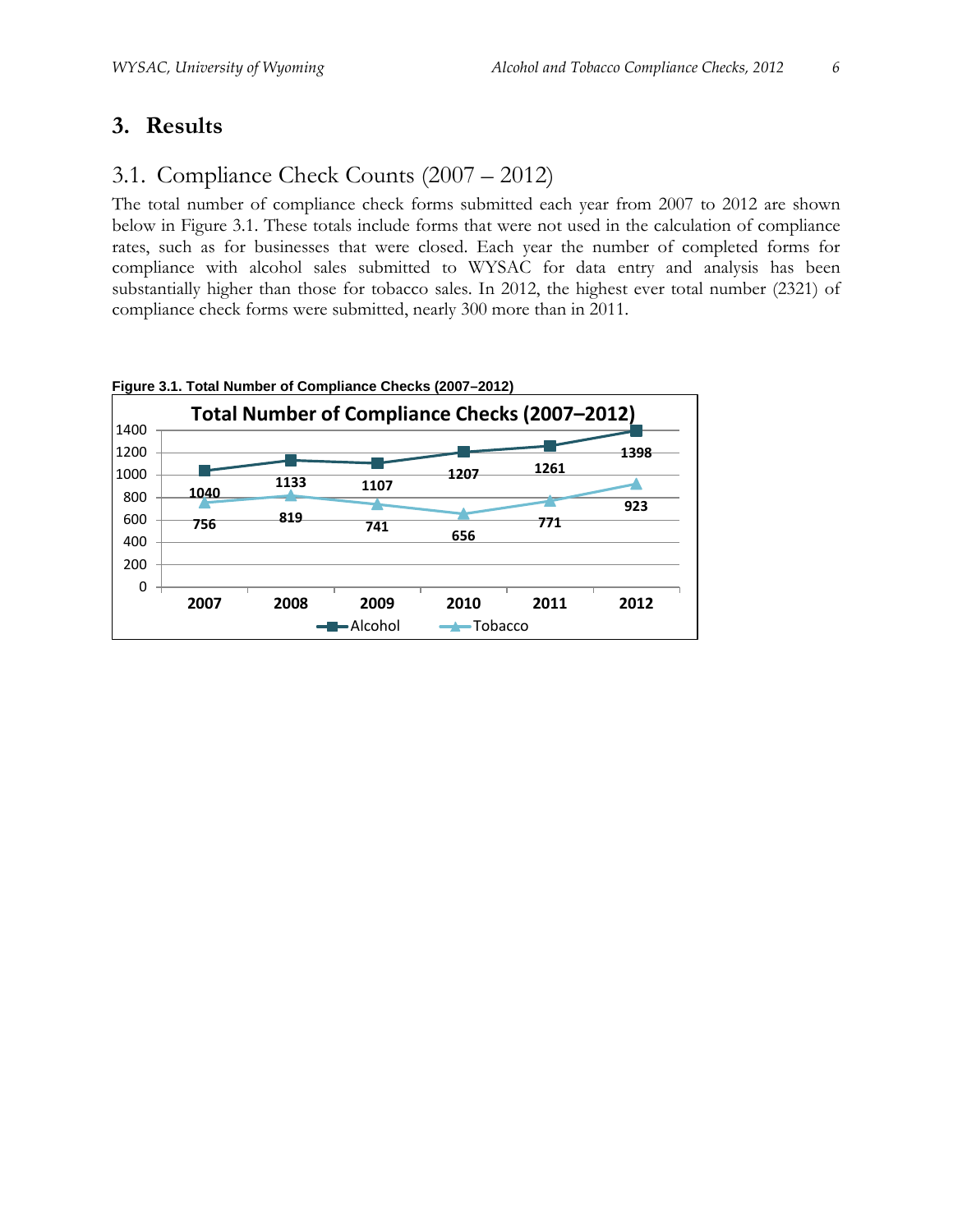## <span id="page-6-0"></span>3.2. Alcohol Compliance Checks Results

In 2012, a total 1398 alcohol compliance check forms were submitted to WYSAC. After removing null attempts, 1346 forms were determined to be valid checks and included in the calculations of compliance rates.

Inspection forms indicating only a warning was issued were considered a violation of compliance for data analysis purposes, though no citations were issued. Data which represented an unsuccessful attempt because the business was closed were considered a null attempt and not included in the total compliance check count or calculations. Compliance rates were calculated by dividing the number of non-infractions reported by the number of compliance checks performed. Each qualifying establishment received one of three values: no violation, citation, or warning.

As shown below in Figure 3.2, valid alcohol forms were returned for 19 of 23 Wyoming counties and 52 Wyoming cities, unincorporated communities (such as Orin), and [census-designated places](http://en.wikipedia.org/wiki/Census-designated_place) (such as Daniel). The number of checks returned varied greatly from one municipality to another; Cheyenne received the highest number of checks (227) and many small municipalities received as little as one check.



<span id="page-6-1"></span>**Figure 3.2. Alcohol Compliance Checks Submitted By Region (2007–2012)**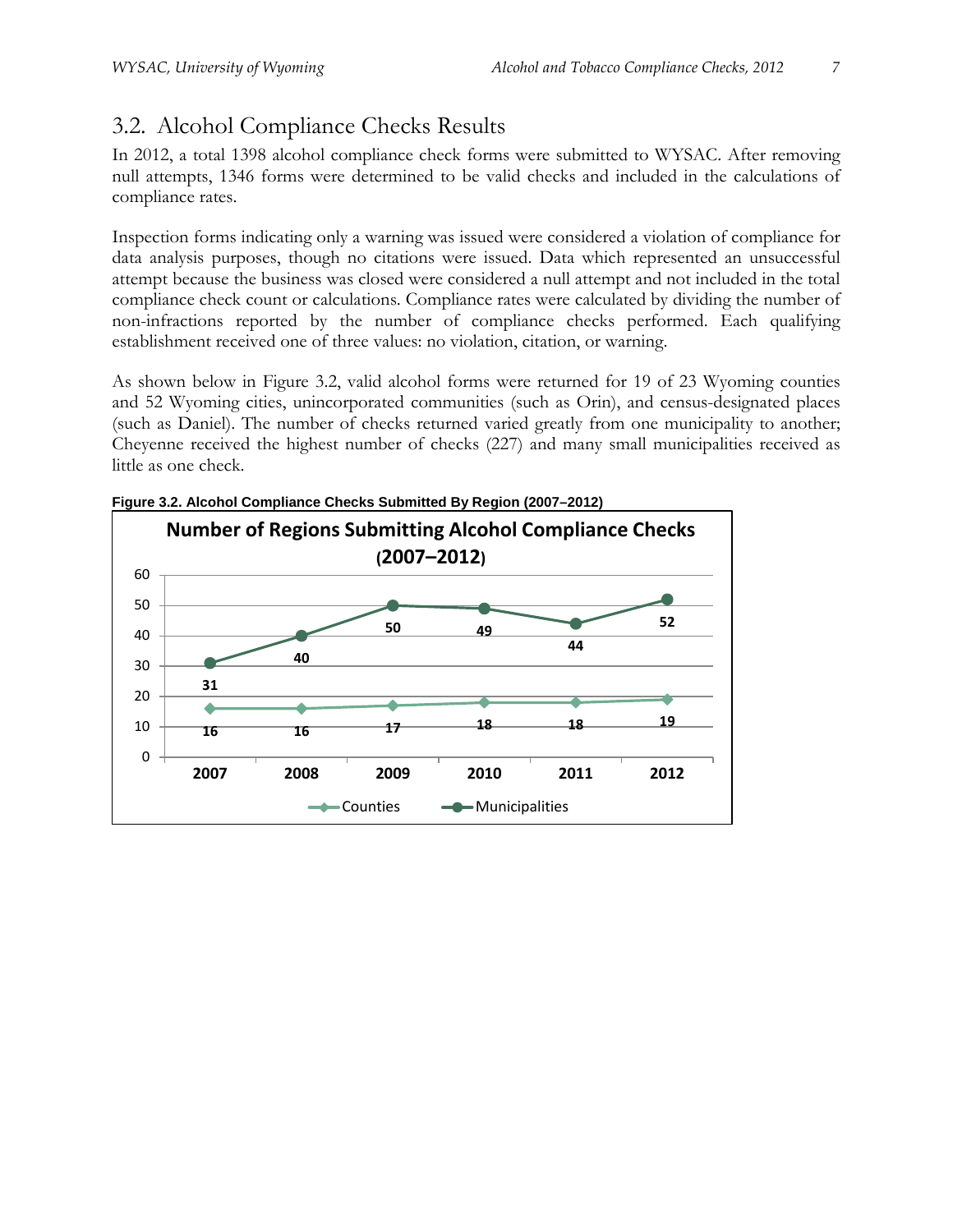Following are the results from the alcohol compliance checks performed in 2012. Compliance rates are presented first by county (Table 3.1), then by municipality (Table 3.2). In the county table, the name of each location is followed by a superscripted number which represents its relative ranking, with the highest compliance rate given a rank of one.

Overall alcohol compliance for all reporting counties and cities was 86.5%, an increase of less than one percentage point for the third year in a row<sup>[2](#page-7-0)</sup>. It should be noted that different municipalities have submitted checks each year, so this comparison should not be considered representative of the "statewide compliance rate" but rather a comparison of the overall compliance rates for those municipalities that submitted forms.

Results by county, presented in Table 3.1, indicate that Goshen County had the highest alcohol compliance rate at 100.0%, followed by Laramie County (94.3%), Lincoln County (91.1%), Park County (90.8%), and Johnson County (90.6%). About half of the counties had compliance rates between 80% and 90%: Fremont (89.0%), Uinta (87.3%), Albany (86.4%), Converse (86.3%), Sweetwater (86.1%), Hot Springs (85.7%), Sheridan (82.9%), Teton (82.6%), and Natrona (81.6%). Three counties that returned valid forms were between 70% and 79.9%: Campbell (78.3%), Sublette (78.0%), and Carbon (76.5%). Two counties had compliance rates of 60% or less, Washakie (60.0%) and Big Horn (50.0%). It should be noted that Sublette County (21) and Converse County (12) returned substantially more forms for businesses that were closed or no longer sold alcohol than any other county.

Table 3.2 displays the alcohol compliance rates and infractions for municipalities listed alphabetically and Table 3.3 summarizes municipalities in groups of decreasing compliancy. Nineteen municipalities (Bar Nunn, Big Piney, Bondurant, Daniel, Edgerton, Green River, Hudson, Kaycee, Kemmerer, Kinnear, Kirby, Labarge, Lingle, Marbleton, Orin, Pavillion, Rolling Hills, Thayne, and Torrington) had a 100% compliance rate. Six municipalities (Alcova, Bill, Cokeville, Hiland, Manderson, and Star Valley Ranch) had rates of 50.0% or lower. Many of these municipalities had very small sample sizes (5 or less) which are more likely to result in extreme rates (100% or 0%). Cora and Esterbrook only had null attempt forms returned, so both communities have been omitted from the tables and calculations.

<span id="page-7-0"></span><sup>&</sup>lt;sup>2</sup> WYSAC (2011) *Wyoming Alcohol and Tobacco Compliance Checks, 2011*, by Holder, W. T. (WYSAC Technical Report No. SRC-1113). Laramie, WY: Wyoming Survey & Analysis Center, University of Wyoming.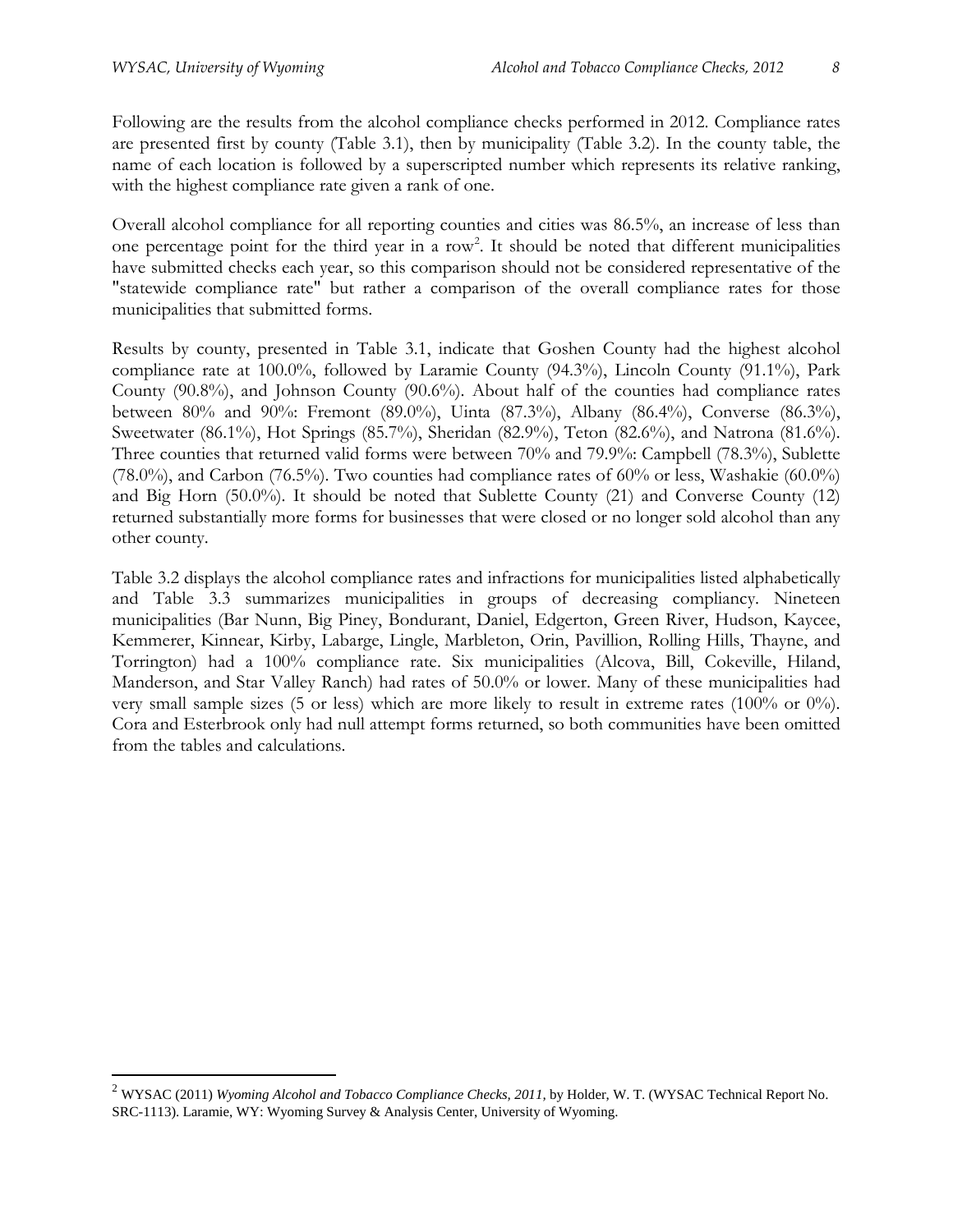|                           | Valid<br>Alcohol            |                          | Prohibited                       | Prohibited              | Closed or                |                    |
|---------------------------|-----------------------------|--------------------------|----------------------------------|-------------------------|--------------------------|--------------------|
| County                    | Compliance<br><b>Checks</b> | No<br><b>Infractions</b> | <b>Sales</b><br><b>Violation</b> | <b>Sales</b><br>Warning | Does Not<br>Sell Alcohol | Compliance<br>Rate |
| Albany <sup>8</sup>       | 66                          | 57                       | 9                                | $\mathbf 0$             | $\mathbf 0$              | 86.4%              |
| Big Horn <sup>19</sup>    | $\overline{4}$              | $\overline{2}$           | $\overline{2}$                   | $\pmb{0}$               | $\boldsymbol{0}$         | 50.0%              |
| Campbell <sup>15</sup>    | 92                          | 72                       | 20                               | $\pmb{0}$               | $\mathbf 0$              | 78.3%              |
| Carbon <sup>17</sup>      | 34                          | 26                       | 8                                | $\mathbf 0$             | $\mathbf{0}$             | 76.5%              |
| Converse <sup>9</sup>     | 51                          | 44                       | $\overline{7}$                   | $\pmb{0}$               | 12                       | 86.3%              |
| Fremont <sup>6</sup>      | 91                          | 81                       | $\overline{7}$                   | $\overline{3}$          | $\overline{4}$           | 89.0%              |
| Goshen $^1$               | 39                          | 39                       | $\pmb{0}$                        | $\pmb{0}$               | $\mathbf{1}$             | 100.0%             |
| Hot Springs <sup>11</sup> | 21                          | 18                       | $\overline{3}$                   | $\mathbf 0$             | $\mathbf 0$              | 85.7%              |
| Johnson <sup>5</sup>      | 32                          | 29                       | 3                                | $\pmb{0}$               | $\mathbf 0$              | 90.6%              |
| Laramie <sup>2</sup>      | 227                         | 214                      | 11                               | $\overline{2}$          | $\boldsymbol{0}$         | 94.3%              |
| Lincoln <sup>3</sup>      | 56                          | 51                       | $\overline{\mathbf{4}}$          | $\mathbf{1}$            | $\overline{2}$           | 91.1%              |
| Natrona <sup>14</sup>     | 179                         | 146                      | 32                               | $\mathbf 1$             | $\overline{2}$           | 81.6%              |
| Park <sup>4</sup>         | 87                          | 79                       | 8                                | $\pmb{0}$               | $\mathbf 0$              | 90.8%              |
| Sheridan <sup>12</sup>    | 70                          | 58                       | 12                               | $\pmb{0}$               | 6                        | 82.9%              |
| Sublette <sup>16</sup>    | 41                          | 32                       | 5                                | $\overline{4}$          | 21                       | 78.0%              |
| Sweetwater <sup>10</sup>  | 122                         | 105                      | 17                               | $\mathbf 0$             | $\overline{3}$           | 86.1%              |
| Teton $^{13}$             | 69                          | 57                       | $\overline{\mathbf{4}}$          | 8                       | $\overline{0}$           | 82.6%              |
| Uinta <sup>7</sup>        | 55                          | 48                       | $\overline{7}$                   | $\pmb{0}$               | $\mathbf 0$              | 87.3%              |
| Washakie <sup>18</sup>    | 10                          | $\boldsymbol{6}$         | $\overline{\mathbf{4}}$          | $\pmb{0}$               | $\mathbf{1}$             | 60.0%              |
| <b>TOTAL</b>              | 1346                        | 1164                     | 163                              | 19                      | 52                       | 86.5%              |

#### <span id="page-8-0"></span>**Table 3.1. Alcohol Compliance Rate and Number of Violations by County (2012)**

*\* The name of each location is followed by a superscripted number which represents its relative ranking, with the highest compliance rate given a rank of one.*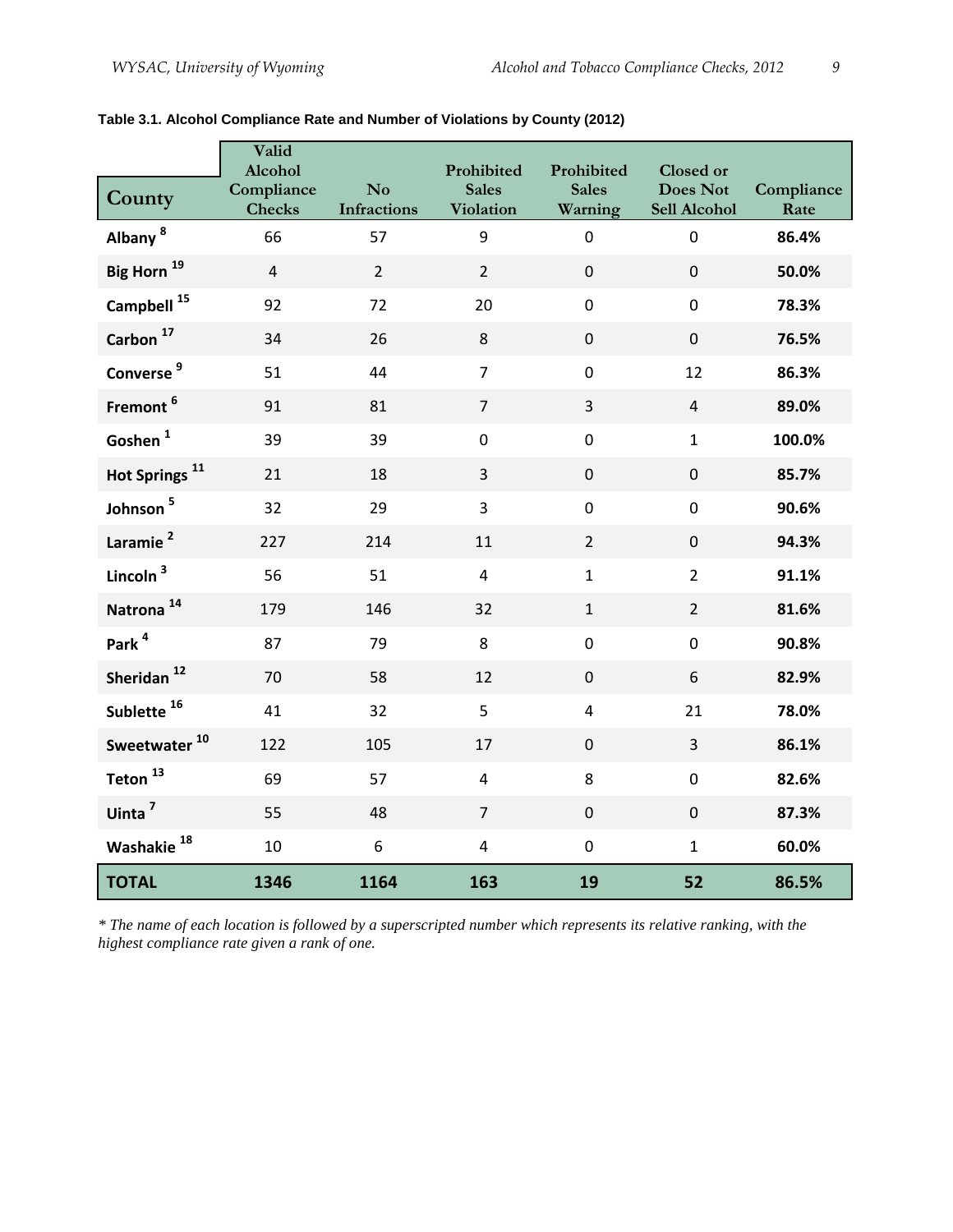#### <span id="page-9-0"></span>**Table 3.2. Alcohol Compliance Rate and Number of Violations by Municipality (2012)**

|                        |                                     | Valid                   |                               |                                  |                         |                          |                    |
|------------------------|-------------------------------------|-------------------------|-------------------------------|----------------------------------|-------------------------|--------------------------|--------------------|
|                        |                                     | Alcohol                 |                               | Prohibited                       | Prohibited              | Closed or                |                    |
| County                 | Municipality                        | Compliance<br>Checks    | N <sub>o</sub><br>Infractions | <b>Sales</b><br><b>Violation</b> | <b>Sales</b><br>Warning | Does Not<br>Sell Alcohol | Compliance<br>Rate |
| Lincoln                | <b>Afton</b>                        | 17                      | 16                            | 1                                | $\mathbf 0$             | 0                        | 94.1%              |
| Natrona                | Alcova                              | 5                       | $\overline{2}$                | 3                                | $\pmb{0}$               | $\mathbf 0$              | 40.0%              |
| Lincoln                | <b>Alpine</b>                       | 12                      | 11                            | 1                                | $\mathbf 0$             | 2                        | 91.7%              |
| Natrona                | <b>Bar Nunn</b>                     | $\overline{2}$          | 2                             | 0                                | $\mathbf 0$             | 0                        | 100.0%             |
| <b>Big Horn</b>        | <b>Basin</b>                        | 3                       | 2                             | $\mathbf{1}$                     | $\mathbf 0$             | 0                        | 66.7%              |
| Sublette               | <b>Big Piney</b>                    | $\overline{2}$          | 2                             | 0                                | 0                       | $\mathbf{1}$             | 100.0%             |
| Converse               | <b>Bill</b>                         | $\overline{2}$          | $\mathbf{1}$                  | $\mathbf{1}$                     | $\pmb{0}$               | 0                        | 50.0%              |
| Sublette               | <b>Bondurant</b>                    | $\mathbf{1}$            | $\mathbf{1}$                  | $\pmb{0}$                        | $\pmb{0}$               | $\mathbf{1}$             | 100.0%             |
| Johnson                | <b>Buffalo</b>                      | 30                      | 27                            | 3                                | $\pmb{0}$               | 0                        | 90.0%              |
| Natrona                | Casper                              | 148                     | 125                           | 22                               | $\mathbf{1}$            | $\mathbf{1}$             | 84.5%              |
| Laramie                | Cheyenne                            | 227                     | 214                           | 11                               | 2                       | 0                        | 94.3%              |
| Park                   | Cody                                | 49                      | 45                            | $\overline{\mathbf{4}}$          | $\mathbf 0$             | 0                        | 91.8%              |
| Lincoln                | <b>Cokeville</b>                    | 1                       | 0                             | 1                                | 0                       | 0                        | 0.0%               |
| Sublette               | <b>Daniel</b>                       | $\overline{2}$          | $\overline{2}$                | $\pmb{0}$                        | $\mathbf 0$             | 0                        | 100.0%             |
| Lincoln                | <b>Diamondville</b>                 | 5                       | 4                             | $\mathbf 1$                      | $\mathbf 0$             | 0                        | 80.0%              |
| Converse               | <b>Douglas</b>                      | 34                      | 31                            | 3                                | $\pmb{0}$               | 5                        | 91.2%              |
| Fremont                | <b>Dubois</b>                       | 11                      | 10                            | 0                                | $\mathbf{1}$            | 0                        | 90.9%              |
| Natrona                | Edgerton                            | $\overline{4}$          | 4                             | 0                                | $\pmb{0}$               | 0                        | 100.0%             |
| Uinta                  | Evanston                            | 55                      | 48                            | 7                                | 0                       | 0                        | 87.3%              |
| Natrona                | <b>Evansville</b>                   | 16                      | 11                            | 5                                | $\boldsymbol{0}$        | $\mathbf{1}$             | 68.8%              |
| Campbell               | Gillette                            | 92                      | 72                            | 20                               | $\pmb{0}$               | 0                        | 78.3%              |
| Converse               | <b>Glenrock</b>                     | 13                      | 10                            | 3                                | $\mathbf 0$             | $\mathbf 1$              | 76.9%              |
| Sweetwater             | <b>Green River</b>                  | 36                      | 36                            | 0                                | 0                       | 0                        | 100.0%             |
| Natrona                | <b>Hiland</b>                       | $\mathbf{1}$            | 0                             | $\mathbf{1}$                     | $\mathbf 0$             | 0                        | 0.0%               |
| Fremont                | Hudson                              | 6                       | 6                             | 0                                | 0                       | 0                        | 100.0%             |
| Teton                  | Jackson                             | 69                      | 57                            | $\overline{4}$                   | 8                       | $\mathbf 0$              | 82.6%              |
| Johnson                | Kaycee                              | $\overline{2}$          | 2                             | 0                                | $\mathbf 0$             | 0                        | 100.0%             |
| Lincoln                | <b>Kemmerer</b>                     | 13                      | 13                            | 0                                | $\mathbf 0$             | 0                        | 100.0%             |
| Fremont                | Kinnear                             | 6                       | 6                             | $\pmb{0}$                        | $\mathbf 0$             | 0                        | 100.0%             |
| <b>Hot Springs</b>     | <b>Kirby</b>                        | $\overline{2}$          | 2                             | 0                                | 0                       | 0                        | 100.0%             |
| Lincoln                | Labarge                             | $\mathbf{1}$            | $\mathbf{1}$                  | 0                                | $\pmb{0}$               | 0                        | 100.0%             |
| Fremont                | Lander                              | 27                      | 20                            | $\overline{7}$                   | $\pmb{0}$               | 3                        | 74.1%              |
| Albany                 | Laramie                             | 66                      | 57                            | 9                                | $\pmb{0}$               | 0                        | 86.4%              |
| Goshen                 | Lingle                              | $\overline{2}$          | $\overline{2}$                | $\pmb{0}$                        | $\mathbf{0}$            | 0                        | 100.0%             |
| <b>Big Horn</b>        | <b>Manderson</b>                    | $\mathbf 1$             | 0                             | 1                                | 0                       | 0                        | 0.0%               |
| Sublette               | <b>Marbleton</b>                    | 3                       | 3                             | $\boldsymbol{0}$                 | $\boldsymbol{0}$        | 1                        | 100.0%             |
| Natrona                | <b>Midwest</b>                      | 3                       | 2                             | 1                                | 0                       | 0                        | 66.7%              |
| Converse               | Orin                                | $\mathbf{1}$            | $\mathbf{1}$                  | $\pmb{0}$                        | $\boldsymbol{0}$        | $\mathbf{1}$             | 100.0%             |
| Fremont                | <b>Pavillion</b>                    | $\overline{\mathbf{4}}$ | 4                             | $\pmb{0}$                        | 0                       | $\pmb{0}$                | 100.0%             |
| Sublette               | Pinedale                            | 33                      | 24                            | 5                                | $\overline{4}$          | 17                       | 72.7%              |
| Park                   | <b>Powell</b>                       | 38                      | 34                            | $\overline{\mathbf{4}}$          | $\pmb{0}$               | $\pmb{0}$                | 89.5%              |
| Carbon                 | <b>Rawlins</b>                      | 34                      | 26                            | 8                                | $\mathbf 0$             | 0                        | 76.5%              |
| Fremont                | Riverton                            | 28                      | 27                            | $\pmb{0}$                        | $\mathbf{1}$            |                          | 96.4%              |
|                        | <b>Rock Springs</b>                 | 86                      | 69                            | 17                               | $\boldsymbol{0}$        | 1<br>3                   | 80.2%              |
| Sweetwater<br>Converse | <b>Rolling Hills</b>                | $\mathbf{1}$            | $\mathbf 1$                   | 0                                | $\pmb{0}$               | 1                        | 100.0%             |
| Sheridan               | Sheridan                            | 70                      | 58                            | 12                               | $\pmb{0}$               | 6                        | 82.9%              |
|                        | Shoshoni                            | 9                       | 8                             | $\pmb{0}$                        | $\mathbf{1}$            | 0                        | 88.9%              |
| Fremont                |                                     | $\mathbf{1}$            | 0                             | $\pmb{0}$                        | $\mathbf{1}$            | $\pmb{0}$                | 0.0%               |
| Lincoln<br>Lincoln     | <b>Star Valley Ranch</b>            | 6                       | 6                             |                                  | $\pmb{0}$               |                          | 100.0%             |
|                        | <b>Thayne</b><br><b>Thermopolis</b> | 19                      | 16                            | 0<br>$\overline{3}$              | $\boldsymbol{0}$        | 0<br>$\pmb{0}$           | 84.2%              |
| <b>Hot Springs</b>     |                                     | 37                      | 37                            |                                  |                         |                          | 100.0%             |
| Goshen<br>Washakie     | <b>Torrington</b><br>Worland        | 10                      | 6                             | $\pmb{0}$<br>4                   | 0<br>$\mathbf 0$        | 1<br>1                   | 60.0%              |
|                        |                                     |                         |                               |                                  |                         |                          |                    |
|                        | <b>Total</b>                        | 1346                    | 1164                          | 163                              | 19                      | 52                       | 86.5%              |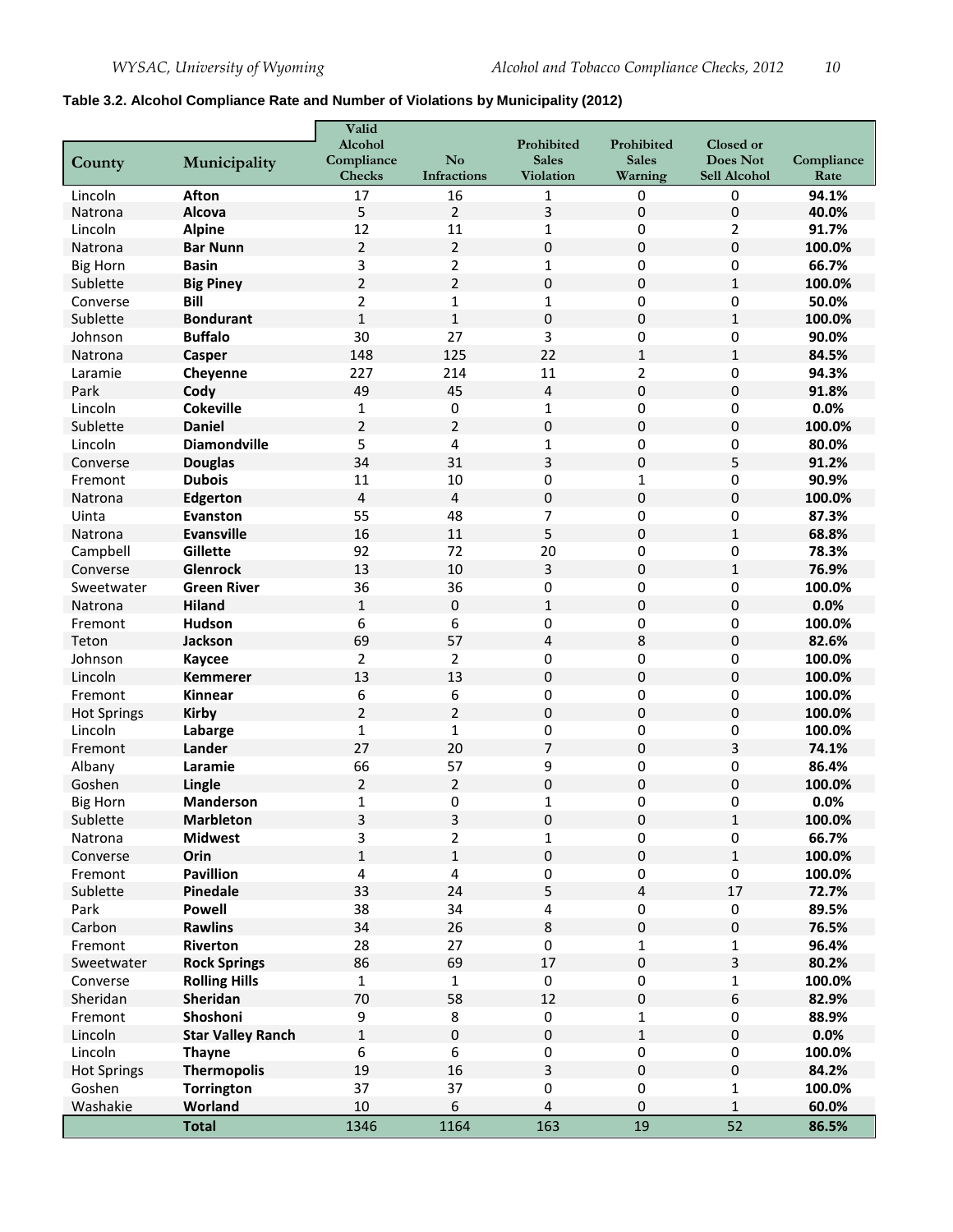#### <span id="page-10-0"></span>**Table 3.3. Summary of Alcohol Compliance Rates by Municipality (2012)**

## **Summary of Alcohol Compliance Rates by Municipality (2012)**

| 100%            | $99.9\% - 90.0\%$ | $89.9\% - 80.0\%$ | 79.9% - 70.0% | $69.9\% - 60.0\%$ | 59.9% - 0.0%  |
|-----------------|-------------------|-------------------|---------------|-------------------|---------------|
| o Bar Nunn      | o Afton           | o Casper          | o Gillette    | o Basin           | o Alcova      |
| o Big Piney     | o Alpine          | o Diamondville    | o Glenrock    | o Evansville      | o Bill        |
| o Bondurant     | o Buffalo         | o Evanston        | o Lander      | o Midwest         | o Cokeville   |
| o Daniel        | o Cheyenne        | o Jackson         | o Pinedale    | o Worland         | o Hiland      |
| o Edgerton      | $\circ$ Cody      | o Laramie         | o Rawlins     |                   | o Manderson   |
| o Green River   | o Douglas         | o Powell          |               |                   | o Star Valley |
| o Hudson        | o Dubois          | o Rock Springs    |               |                   | Ranch         |
| o Kaycee        | o Riverton        | o Sheridan        |               |                   |               |
| o Kemmerer      |                   | o Shoshoni        |               |                   |               |
| o Kinnear       |                   | o Thermopolis     |               |                   |               |
| o Kirby         |                   |                   |               |                   |               |
| o Labarge       |                   |                   |               |                   |               |
| o Lingle        |                   |                   |               |                   |               |
| o Marbleton     |                   |                   |               |                   |               |
| o Orin          |                   |                   |               |                   |               |
| o Pavillion     |                   |                   |               |                   |               |
| o Rolling Hills |                   |                   |               |                   |               |
| o Thayne        |                   |                   |               |                   |               |
| o Torrington    |                   |                   |               |                   |               |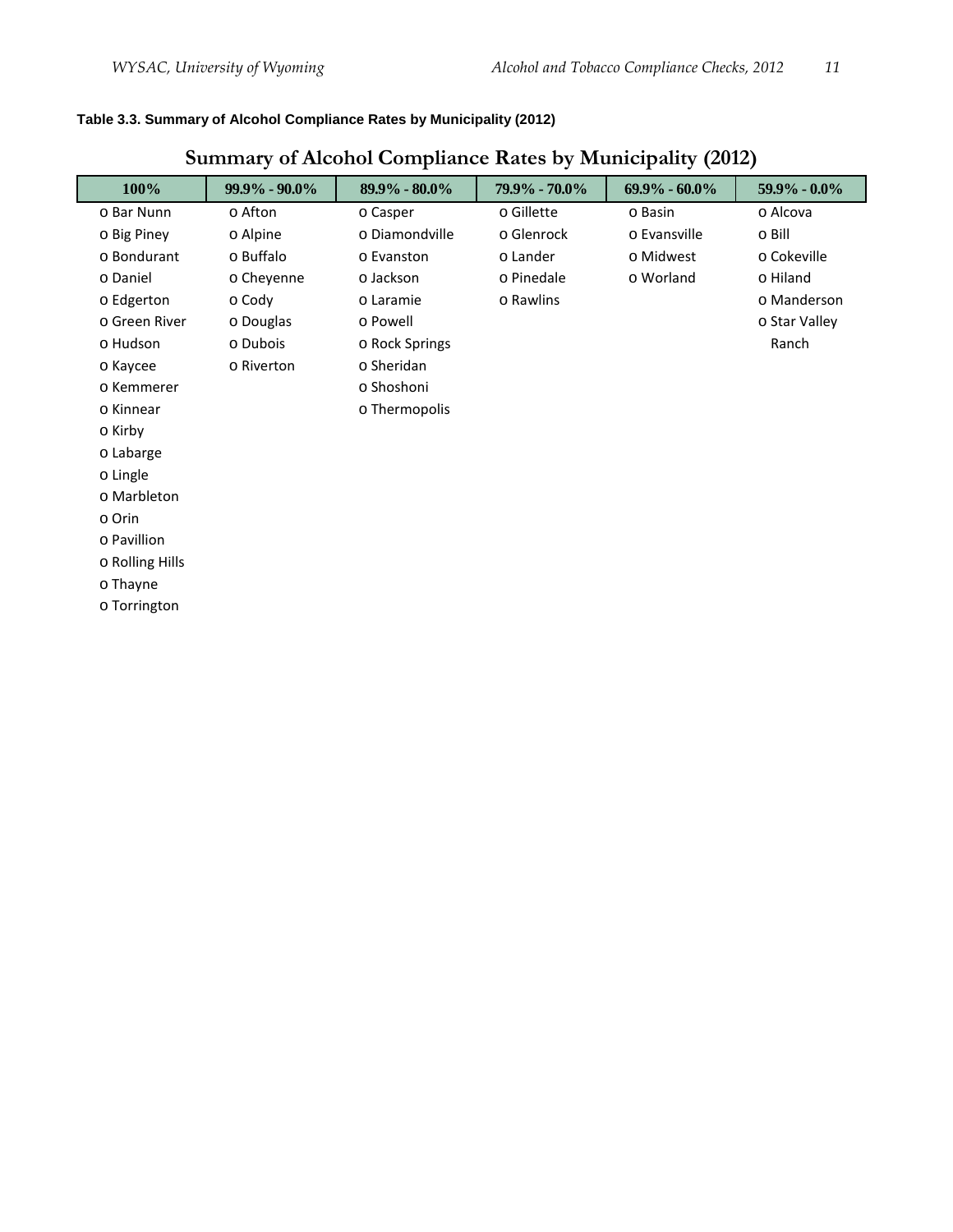## <span id="page-11-0"></span>3.3. Tobacco Compliance Checks Results

In total, 923 tobacco compliance checks were submitted to WYSAC and entered into a database. After removal of null attempts, 911 checks were included in the calculations and analysis.

Inspection forms indicating only a warning was issued were considered a violation of compliancy for data analysis purposes, though no citations were issued. Data which represented an unsuccessful attempt because the business was closed or no longer sells tobacco were considered a null attempt and not included in the total compliance check counts or calculations. Compliance rates were calculated by dividing the number of non-infractions reported by the number of compliance checks performed.

As shown below in Figure 3.3, valid tobacco forms were returned for 17 counties, the same since 2009, and 46 cities, the most ever. Routinely there have been substantially fewer municipalities included in the tobacco checks than alcohol checks. However, this year marks the narrowest margin to date with 46 and 52 municipalities with tobacco and alcohol checks, respectively. This progression is noteworthy since more businesses sell tobacco than alcohol.



<span id="page-11-1"></span>**Figure 3.3. Number of Regions Submitting Tobacco Compliance Checks (2007–2012)**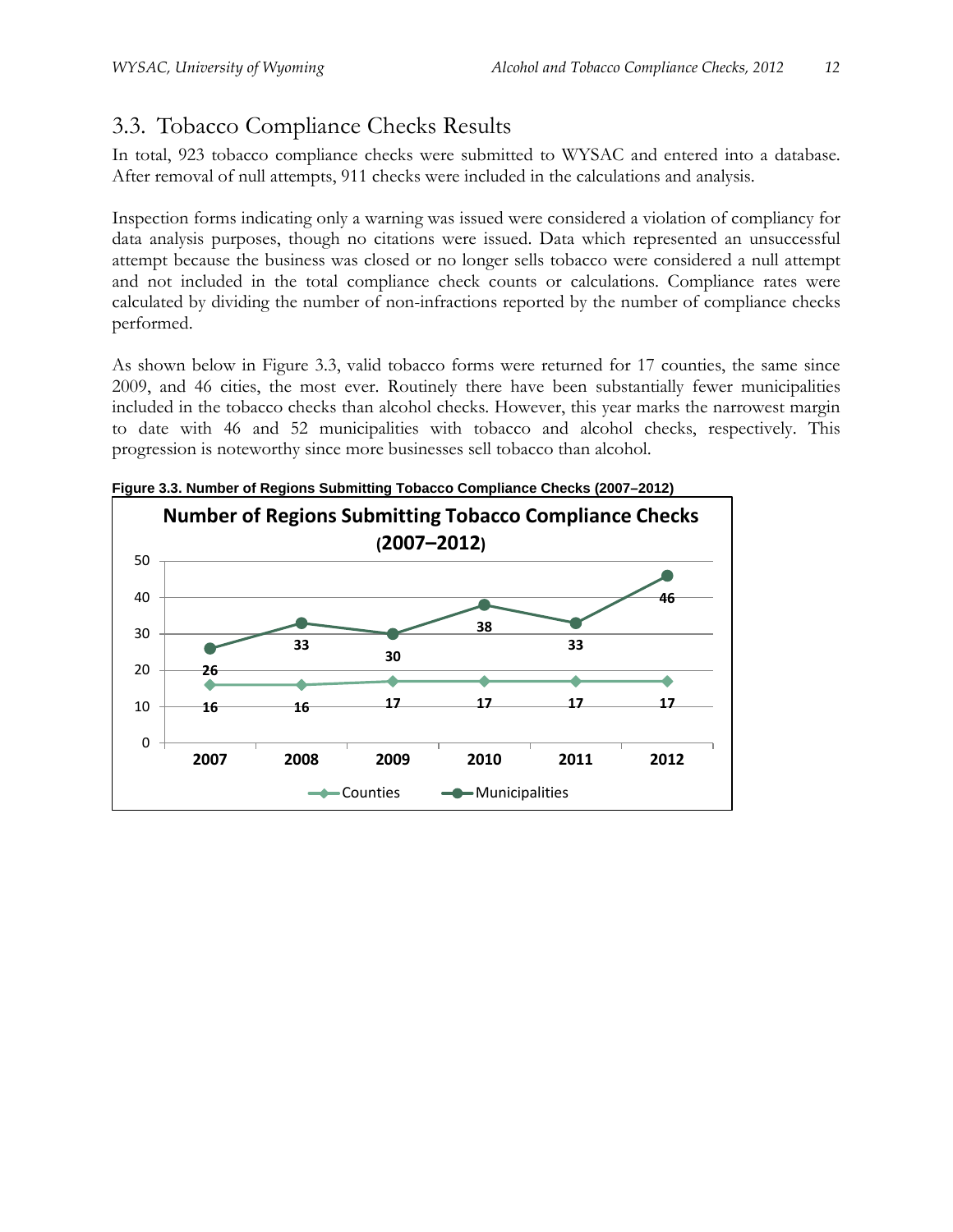$\overline{a}$ 

Following are the results from the tobacco compliance checks performed in 2012. Compliance rates are presented first by county (Table 3.4), then by municipality (Table 3.5). In the county table, the name of each location is followed by a superscripted number which represents its relative ranking, with the highest compliance rate given a rank of one.

Overall tobacco compliance for all reporting counties and cities was 92.9%, an increase of about 6 percentage points from 2011<sup>[3](#page-12-0)</sup>. It should be noted that different municipalities have submitted checks each year, so this comparison should not be considered representative of the "statewide compliance rate" but rather a comparison of the overall compliance rates for those municipalities that submitted forms.

Results by county, presented in Table 3.4, indicate that four counties, Albany, Hot Springs, Sublette, and Washakie, had a perfect tobacco compliance rate of 100%. The majority of counties demonstrated compliance rates between 99.9% and 90.0%: Fremont (97.7%), Lincoln (97.5%), Goshen (94.6%), Park (93.8%), Natrona (93.4%), Laramie (92.3%), Uinta (92.0%), Converse (91.7%), Sheridan (91.1%), Sweetwater (90.6%), and Campbell (90.3%). The remaining two counties, Teton (77.1%) and Johnson (72.4%), had rates between 70% and 79.9%.

Table 3.5 displays the compliance rates and infractions for all 33 municipalities that returned tobacco compliance checks, listed in alphabetical order. Table 3.6 presents the tobacco compliance rates for all municipalities organized into groups of decreasing compliancy. The majority of all municipalities (29) had perfect compliance rates. The municipalities with the lowest tobacco compliance rates were Evansville (66.7%), Diamondville (50.0%), and Midwest (33.3%). It should be noted that for many of these municipalities there were very small sample sizes (5 or less) which are more likely to result in extreme rates (100% or 0%). Lost Springs and Esterbrook only had null attempt forms returned, so both communities have been omitted from the tables and calculations.

<span id="page-12-0"></span><sup>&</sup>lt;sup>3</sup> WYSAC (2011) *Wyoming Alcohol and Tobacco Compliance Checks, 2011,* by Holder, W. T. (WYSAC Technical Report No. SRC-1113). Laramie, WY: Wyoming Survey & Analysis Center, University of Wyoming.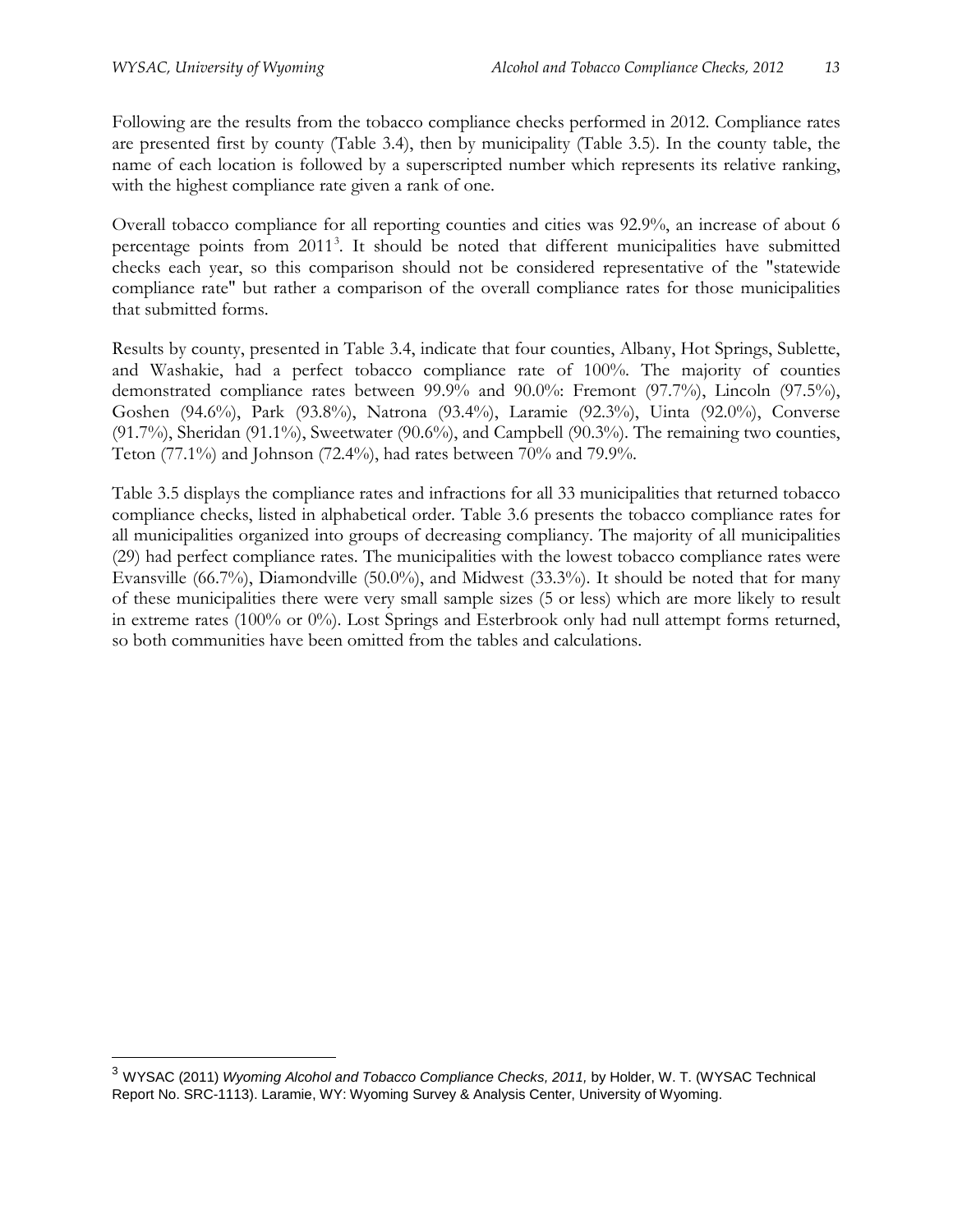|                           | Valid<br>Tobacco            |                               | Prohibited                       | Prohibited              | Closed or<br><b>Does Not</b> |                    |
|---------------------------|-----------------------------|-------------------------------|----------------------------------|-------------------------|------------------------------|--------------------|
| County                    | Compliance<br><b>Checks</b> | N <sub>o</sub><br>Infractions | <b>Sales</b><br><b>Violation</b> | <b>Sales</b><br>Warning | <b>Sell</b><br>Tobacco       | Compliance<br>Rate |
| Albany <sup>T1</sup>      | 50                          | 50                            | $\mathbf 0$                      | $\mathbf 0$             | $\overline{0}$               | 100.0%             |
| Campbell <sup>15</sup>    | 31                          | 28                            | 3                                | $\pmb{0}$               | $\mathbf 0$                  | 90.3%              |
| Converse <sup>12</sup>    | 24                          | 22                            | $\overline{2}$                   | $\mathbf 0$             | $\overline{7}$               | 91.7%              |
| Fremont <sup>5</sup>      | 88                          | 86                            | $\boldsymbol{0}$                 | $\overline{2}$          | $\pmb{0}$                    | 97.7%              |
| Goshen <sup>7</sup>       | 37                          | 35                            | $\mathbf 0$                      | $\overline{2}$          | $\mathbf 0$                  | 94.6%              |
| Hot Springs <sup>T1</sup> | 6                           | 6                             | $\pmb{0}$                        | $\mathbf 0$             | $\overline{0}$               | 100.0%             |
| Johnson <sup>17</sup>     | 29                          | 21                            | 8                                | $\pmb{0}$               | $\overline{0}$               | 72.4%              |
| Laramie <sup>10</sup>     | 130                         | 120                           | $\boldsymbol{9}$                 | $\mathbf{1}$            | $\mathbf{1}$                 | 92.3%              |
| Lincoln <sup>6</sup>      | 40                          | 39                            | $\mathbf{1}$                     | $\pmb{0}$               | $\mathbf{1}$                 | 97.5%              |
| Natrona <sup>9</sup>      | 226                         | 211                           | 13                               | $\overline{2}$          | $\overline{2}$               | 93.4%              |
| Park <sup>8</sup>         | 32                          | 30                            | $\overline{2}$                   | $\pmb{0}$               | $\pmb{0}$                    | 93.8%              |
| Sheridan <sup>13</sup>    | 45                          | 41                            | $\overline{4}$                   | $\mathbf 0$             | $\mathbf 0$                  | 91.1%              |
| Sublette <sup>T1</sup>    | 38                          | 38                            | $\pmb{0}$                        | $\mathbf 0$             | $\overline{0}$               | 100.0%             |
| Sweetwater <sup>14</sup>  | 64                          | 58                            | 6                                | $\mathbf 0$             | $\mathbf 0$                  | 90.6%              |
| Teton $^{16}$             | 35                          | 27                            | 5                                | $\overline{3}$          | $\mathbf{1}$                 | 77.1%              |
| Uinta <sup>11</sup>       | 25                          | 23                            | $\overline{2}$                   | $\mathbf{0}$            | $\mathbf 0$                  | 92.0%              |
| Washakie <sup>T1</sup>    | 11                          | 11                            | $\mathbf 0$                      | $\mathbf 0$             | $\overline{0}$               | 100.0%             |
| <b>TOTAL</b>              | 911                         | 846                           | 55                               | 10                      | 12                           | 92.9%              |

<span id="page-13-0"></span>

| Table 3.4. Tobacco Compliance Rate and Number of Violations by County (2012) |  |  |  |  |  |
|------------------------------------------------------------------------------|--|--|--|--|--|
|------------------------------------------------------------------------------|--|--|--|--|--|

*\* The name of each location is followed by a superscripted number which represents its relative ranking, with the highest compliance rate given a rank of one.*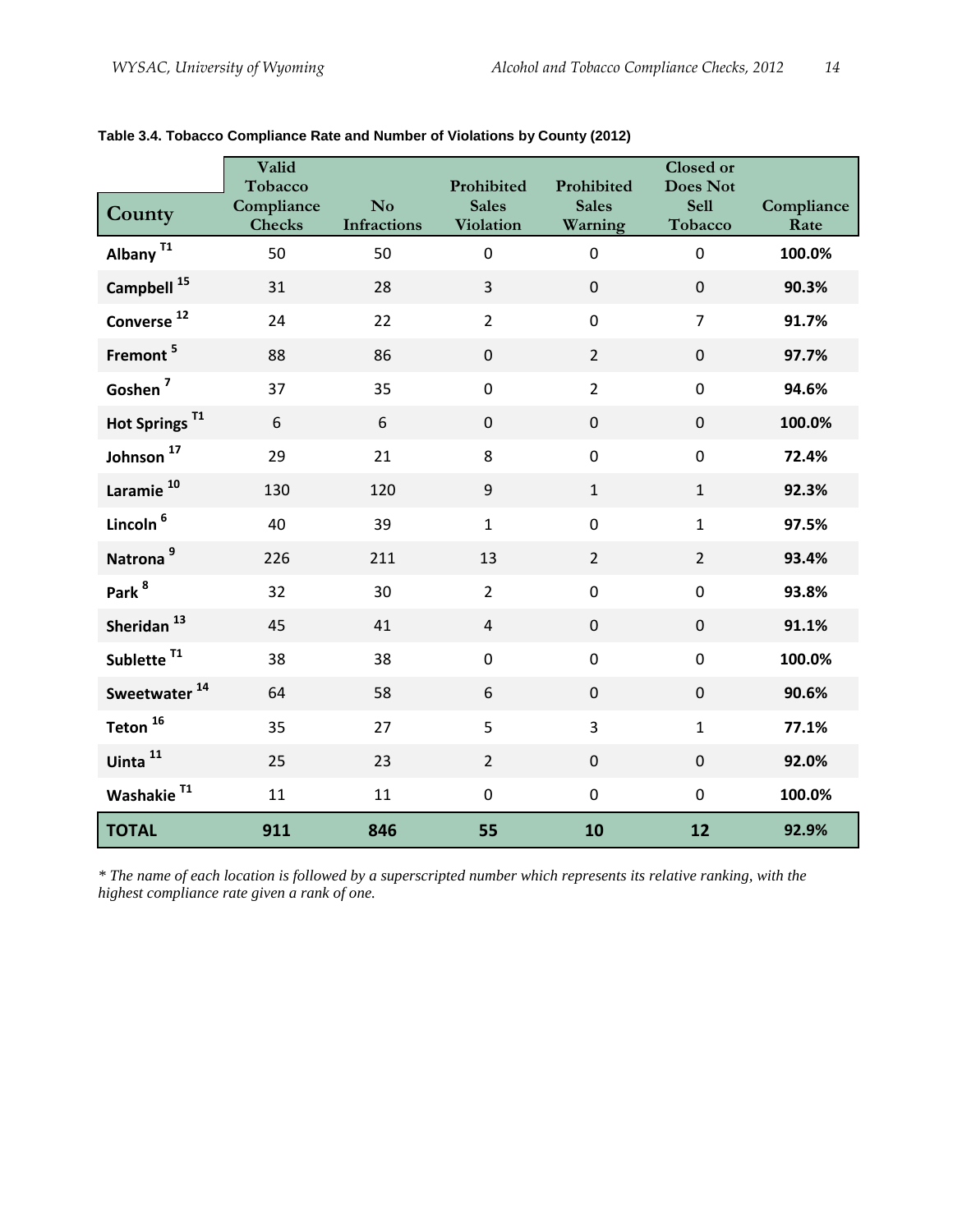### <span id="page-14-0"></span>**Table 3.5. Tobacco Compliance Rate and Number of Violations by Municipality (2012)**

|                    |                     | Valid<br>Tobacco        |                  | Prohibited       | Prohibited     | Closed or            |            |
|--------------------|---------------------|-------------------------|------------------|------------------|----------------|----------------------|------------|
| County             | Municipality        | Compliance              | No               | <b>Sales</b>     | <b>Sales</b>   | <b>Does Not Sell</b> | Compliance |
|                    |                     | Checks                  | Infractions      | <b>Violation</b> | Warning        | Tobacco              | Rate       |
| Lincoln            | <b>Afton</b>        | 8                       | 8                | 0                | 0              | 1                    | 100.0%     |
| Natrona            | Alcova              | 5                       | 5                | $\pmb{0}$        | 0              | $\boldsymbol{0}$     | 100.0%     |
| Lincoln            | <b>Alpine</b>       | 8                       | 8                | 0                | 0              | $\pmb{0}$            | 100.0%     |
| Natrona            | <b>Bar Nunn</b>     | $\mathbf{1}$            | $\mathbf{1}$     | $\pmb{0}$        | $\pmb{0}$      | $\pmb{0}$            | 100.0%     |
| Sublette           | <b>Big Piney</b>    | 5                       | 5                | 0                | 0              | 0                    | 100.0%     |
| Converse           | <b>Bill</b>         | $\mathbf{1}$            | $\mathbf{1}$     | 0                | 0              | $\mathbf{1}$         | 100.0%     |
| Sublette           | <b>Bondurant</b>    | 1                       | 1                | 0                | 0              | 0                    | 100.0%     |
| Sublette           | <b>Boulder</b>      | $\overline{2}$          | $\overline{2}$   | 0                | 0              | $\pmb{0}$            | 100.0%     |
| Johnson            | <b>Buffalo</b>      | 29                      | 21               | 8                | 0              | $\mathbf 0$          | 72.4%      |
| Natrona            | Casper              | 209                     | 197              | 10               | $\overline{2}$ | $\overline{2}$       | 94.3%      |
| Laramie            | Cheyenne            | 130                     | 120              | 9                | $\mathbf{1}$   | $\mathbf{1}$         | 92.3%      |
| Park               | Cody                | 32                      | 30               | $\overline{2}$   | 0              | 0                    | 93.8%      |
| Lincoln            | <b>Cokeville</b>    | $\overline{2}$          | $\overline{2}$   | 0                | 0              | 0                    | 100.0%     |
| Fremont            | <b>Crowheart</b>    | $\mathbf{1}$            | $\mathbf{1}$     | 0                | 0              | $\pmb{0}$            | 100.0%     |
| Sublette           | <b>Daniel</b>       | 4                       | 4                | 0                | 0              | $\pmb{0}$            | 100.0%     |
| Lincoln            | <b>Diamondville</b> | $\overline{2}$          | $\mathbf{1}$     | $\mathbf{1}$     | $\pmb{0}$      | $\pmb{0}$            | 50.0%      |
| Converse           | <b>Douglas</b>      | 15                      | 14               | 1                | 0              | $\mathbf{1}$         | 93.3%      |
| Fremont            | <b>Dubois</b>       | 4                       | 4                | $\pmb{0}$        | 0              | 0                    | 100.0%     |
| Lincoln            | <b>Etna</b>         | 2                       | $\overline{2}$   | 0                | 0              | 0                    | 100.0%     |
| Uinta              | Evanston            | 25                      | 23               | $\overline{2}$   | 0              | $\pmb{0}$            | 92.0%      |
| Natrona            | <b>Evansville</b>   | 3                       | $\overline{2}$   | $\mathbf{1}$     | 0              | 0                    | 66.7%      |
| Campbell           | Gillette            | 31                      | 28               | 3                | 0              | $\pmb{0}$            | 90.3%      |
| Converse           | <b>Glenrock</b>     | 8                       | $\overline{7}$   | $\mathbf{1}$     | 0              | $\mathbf 1$          | 87.5%      |
| Sweetwater         | <b>Green River</b>  | 19                      | 19               | 0                | 0              | 0                    | 100.0%     |
| Natrona            | <b>Hiland</b>       | 3                       | 3                | 0                | 0              | 0                    | 100.0%     |
| Fremont            | <b>Hudson</b>       | $\overline{2}$          | $\overline{2}$   | 0                | 0              | $\pmb{0}$            | 100.0%     |
| Teton              | Jackson             | 35                      | 27               | 5                | 3              | $\mathbf 1$          | 77.1%      |
| Lincoln            | <b>Kemmerer</b>     | 8                       | 8                | $\boldsymbol{0}$ | 0              | $\pmb{0}$            | 100.0%     |
| Fremont            | Kinnear             | 4                       | 4                | 0                | 0              | 0                    | 100.0%     |
| Lincoln            | Labarge             | 5                       | 5                | 0                | 0              | 0                    | 100.0%     |
| Fremont            | Lander              | 25                      | 25               | 0                | 0              | 0                    | 100.0%     |
| Albany             | Laramie             | 50                      | 50               | 0                | 0              | $\Omega$             | 100.0%     |
| Sublette           | <b>Marbleton</b>    | 7                       | 7                | 0                | 0              | 0                    | 100.0%     |
| Natrona            | <b>Midwest</b>      | $\overline{\mathbf{3}}$ | $\mathbf 1$      | $\overline{2}$   | $\pmb{0}$      | $\pmb{0}$            | 33.3%      |
| Sublette           | Pinedale            | 17                      | 17               | 0                | 0              | $\pmb{0}$            | 100.0%     |
| Fremont            | Riverton            | 44                      | 43               | $\pmb{0}$        | $\mathbf{1}$   | $\pmb{0}$            | 97.7%      |
| Sweetwater         | <b>Rock Springs</b> | 45                      | 39               | 6                | $\pmb{0}$      | 0                    | 86.7%      |
| Sublette           | <b>Sand Draw</b>    | $\overline{2}$          | $\overline{2}$   | 0                | 0              | $\pmb{0}$            | 100.0%     |
| Sheridan           | Sheridan            | 45                      | 41               | 4                | 0              | 0                    | 91.1%      |
| Fremont            | Shoshoni            | 8                       | $\overline{7}$   | $\pmb{0}$        | $\mathbf 1$    | $\pmb{0}$            | 87.5%      |
| Washakie           | <b>Ten Sleep</b>    | 3                       | 3                | 0                | 0              | $\pmb{0}$            | 100.0%     |
| Lincoln            | <b>Thayne</b>       | 5                       | 5                | $\pmb{0}$        | $\pmb{0}$      | $\pmb{0}$            | 100.0%     |
| <b>Hot Springs</b> | <b>Thermopolis</b>  | 6                       | $\boldsymbol{6}$ | 0                | 0              | $\pmb{0}$            | 100.0%     |
| Goshen             | <b>Torrington</b>   | 37                      | 35               | $\pmb{0}$        | 2              | $\mathbf 0$          | 94.6%      |
| Natrona            | Waltman             | $\mathbf{2}$            | $\overline{2}$   | 0                | 0              | 0                    | 100.0%     |
| Washakie           | Worland             | 8                       | 8                | 0                | 0              | $\pmb{0}$            | 100.0%     |
|                    | <b>TOTAL</b>        | 911                     | 846              | 55               | 10             | 12                   | 92.9%      |